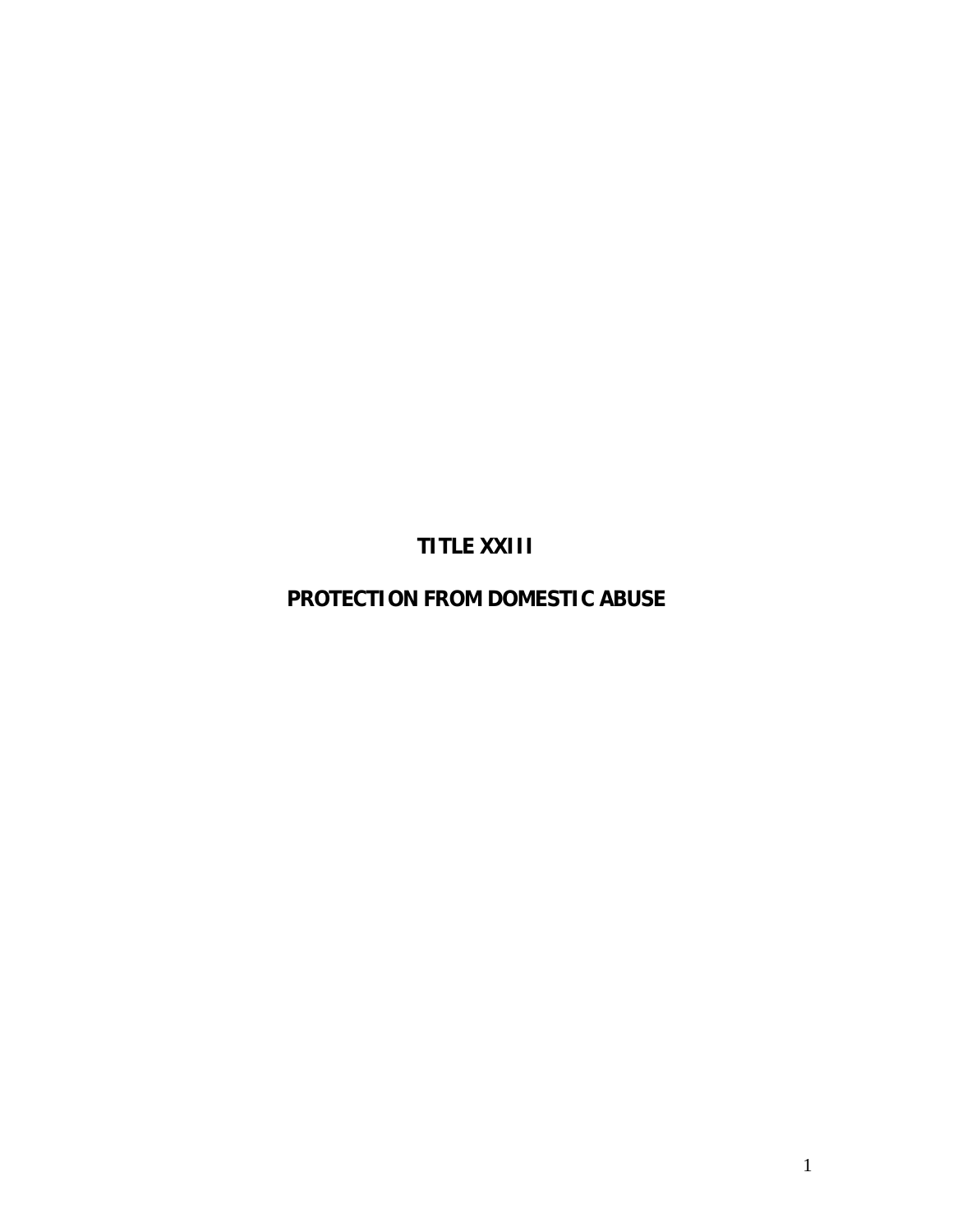# **[CHAPTER 1.](#page-2-0)**

| $§23-1-1$  |                                                                                    |  |
|------------|------------------------------------------------------------------------------------|--|
| $$23-1-2$  |                                                                                    |  |
| $$23-1-3$  |                                                                                    |  |
| $§23-1-4$  |                                                                                    |  |
| $§23-1-5$  |                                                                                    |  |
| $$23-1-6$  |                                                                                    |  |
| $§23-1-7$  |                                                                                    |  |
| $§23-1-8$  | Grant of Relief Not to Affect Property or Orders Availability: Orders' Duration  6 |  |
| $$23-1-9$  |                                                                                    |  |
| $§23-1-10$ |                                                                                    |  |
| $§23-1-11$ |                                                                                    |  |
| $$23-1-12$ |                                                                                    |  |
| $§23-1-13$ |                                                                                    |  |
| $$23-1-14$ |                                                                                    |  |
| $$23-1-15$ |                                                                                    |  |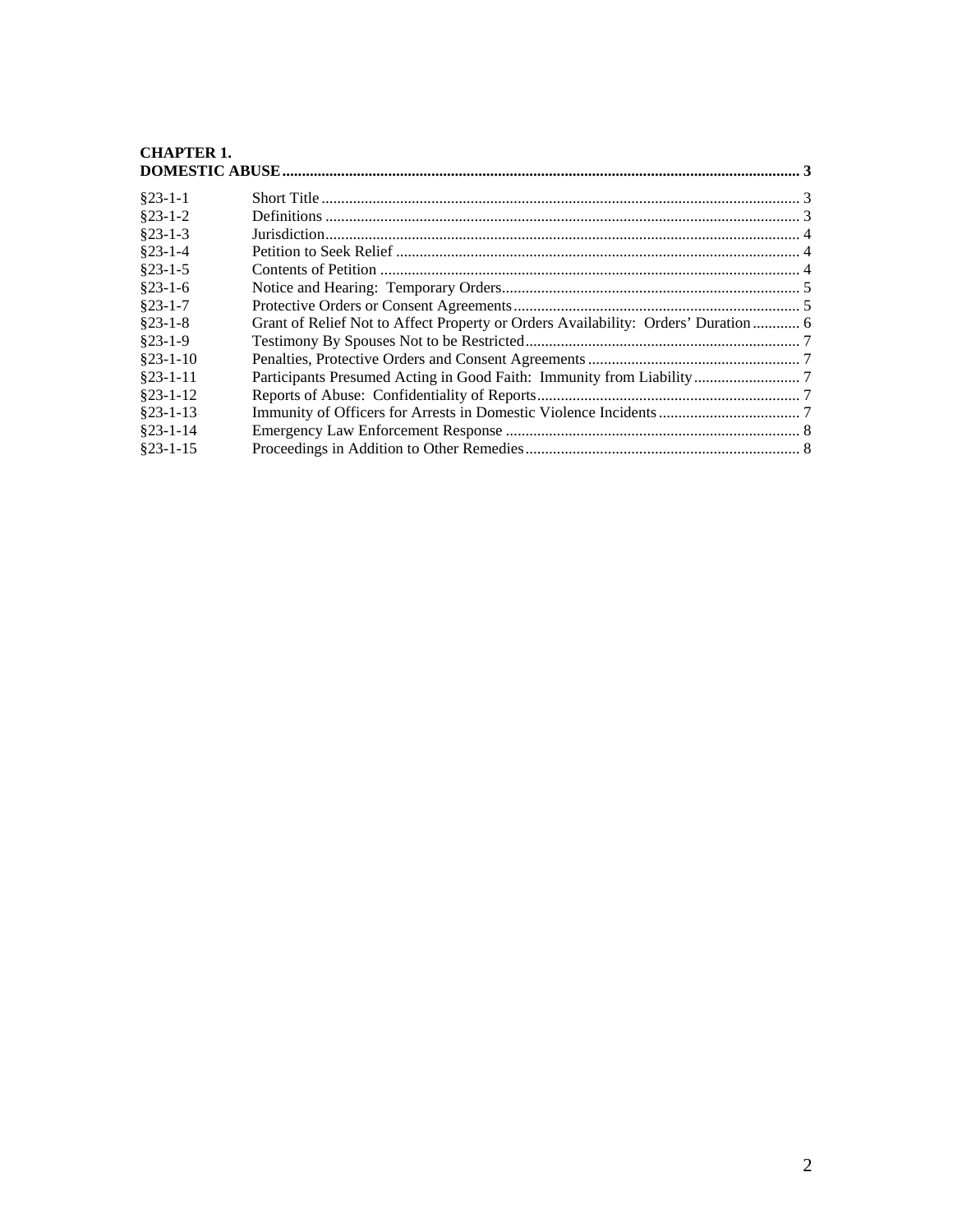### <span id="page-2-0"></span>**CHAPTER 1. DOMESTIC ABUSE**

### **§23‐1‐1 Short Title**

This chapter shall be known and may be cited as the "Mississippi Band of Choctaw Indians' Protection from Domestic Abuse Law."

### **§23‐1‐2 Definitions**

As used in this chapter, unless the context otherwise requires:

- (1) "Abuse" means the occurrence of one or more of the following acts between family or household members who reside together or who formerly resided together:
	- (a) attempting to cause or intentionally, knowingly or recklessly causing bodily injury or serious bodily injury with or without a deadly weapon;
	- (b) placing, by physical menace or threat, another in fear of imminent serous bodily injury;
	- (c) criminal sexual conduct committed against a minor;
	- (d) attempting to cause or intentionally, knowingly or recklessly causing mental and/or emotional injury or anguish; or
	- (e) attempting to cause or intentionally, knowingly or recklessly refusing to provide for the physical needs of a person, including but not limited to a family or household member, a minor or an incompetent person, by a person with whom the law or society places this responsibility or by a person who has undertaken this responsibility. "Physical needs" include food, clothing, shelter, health care or other services which are necessary to maintain the person's mental and physical health.
- (2) "Adult" means any person eighteen (18) years of age or older, or any person under eighteen (18) years of age who has been emancipated by marriage.
- (3) "Family or household member" means spouses, former spouses, persons living as spouses, parents and children or other person related by consanguinity or affinity.
- (4) "Incompetent" means any adult who is impaired to the extent of lacking sufficient understanding or capacity to make or communicate responsible personal decisions, and who has demonstrated deficits in behavior which evidence an inability to meet personal needs for medical care, nutrition, clothing, shelter or safety.
- (5) "Next Friend" means an adult person who is not appointed by the court but who acts on behalf of a minor or an incompetent.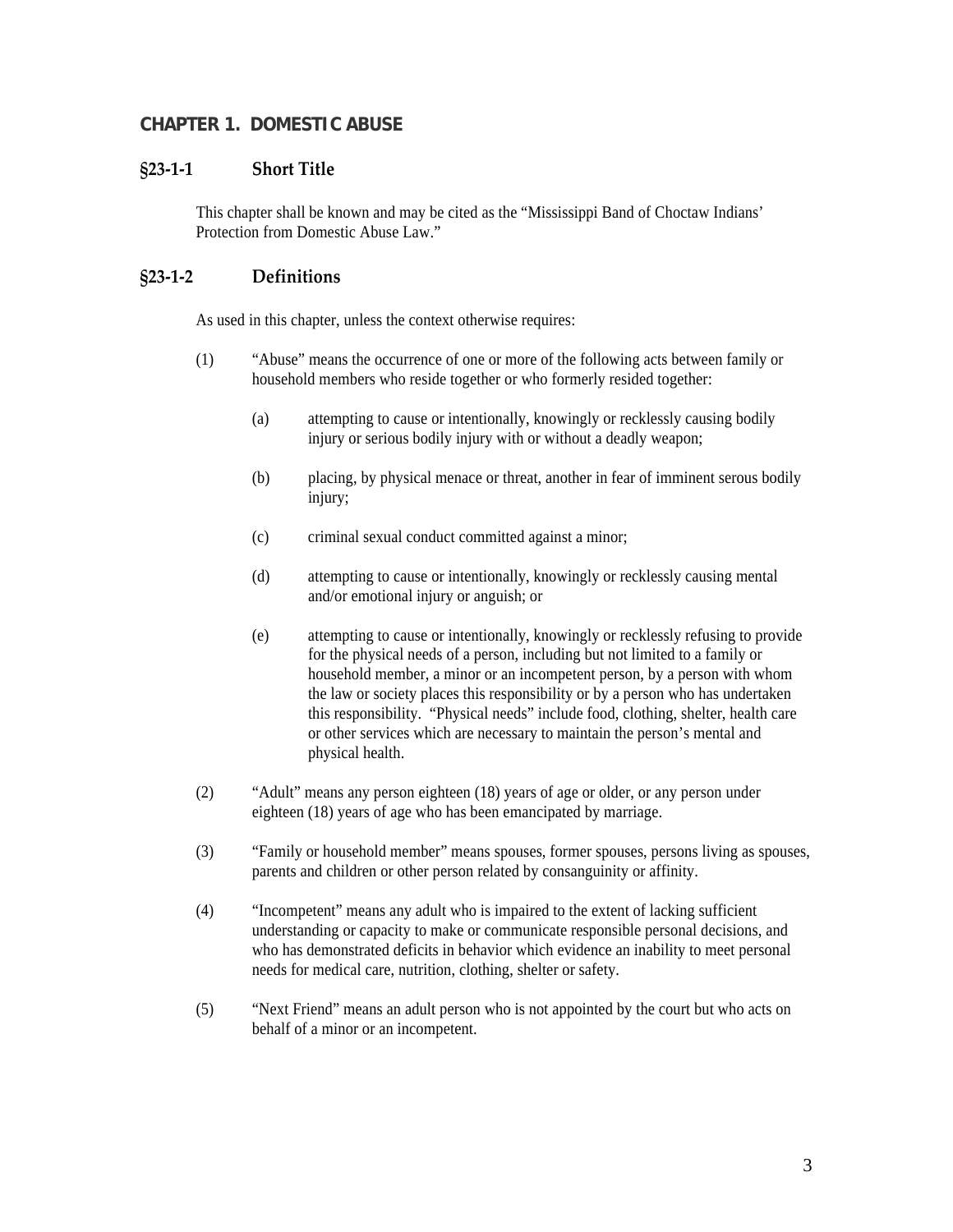## <span id="page-3-0"></span>**§23‐1‐3 Jurisdiction**

The Choctaw Tribal Court shall have jurisdiction over all proceedings under this Chapter. The petitioner's right to relief under this Chapter shall not be affected by his leaving the residence or household to avoid further abuse.

### **§23‐1‐4 Petition to Seek Relief**

A person may seek relief under this Chapter for himself by filing a petition with the Choctaw Tribal Court alleging abuse by the defendant. Any parent, adult household or family member, or next friend of the abused person may seek relief under this Chapter on behalf of any minor children or any person alleged to be incompetent by filing a petition with the court alleging abuse by the defendant.

### **§23‐1‐5 Contents of Petition**

- (1) A petition filed under the provisions of this Chapter shall state:
	- (a) except as otherwise provided in subsection (7) of this section, the name, address, county of residence of each petitioner and of each individual alleged to have committed abuse and whether the petitioner or individual resides in Indian Country as defined in 18 U.S.C. 1151;
	- (b) the facts and circumstances concerning the alleged abuse;
	- (c) the relationship between the petitioners and the individuals alleged to have committed abuse; and
	- (d) a request for one or more protective orders.
- (2) If a petition requests a protective order for a spouse and alleges that the other spouse has committed abuse, the petition shall state whether or not a suit for divorce of the spouses or suit for custody is pending.
- (3) Any temporary or permanent decree issued in a divorce proceeding in Tribal Court subsequent to an order issued pursuant to this chapter may, in the discretion of the judge hearing the divorce proceeding in Tribal Court, supersede in whole or in part the order issued pursuant to this Chapter.
- (4) If the petitioner is a former spouse of an individual alleged to have committed abuse:
	- (a) a copy of the decree of divorce shall be attached to the petition, or
	- (b) the petition shall state that the decree is currently unavailable to the petitioner and that a copy of the decree will be filed with the Choctaw Tribal Court before the time for the hearing on the petition.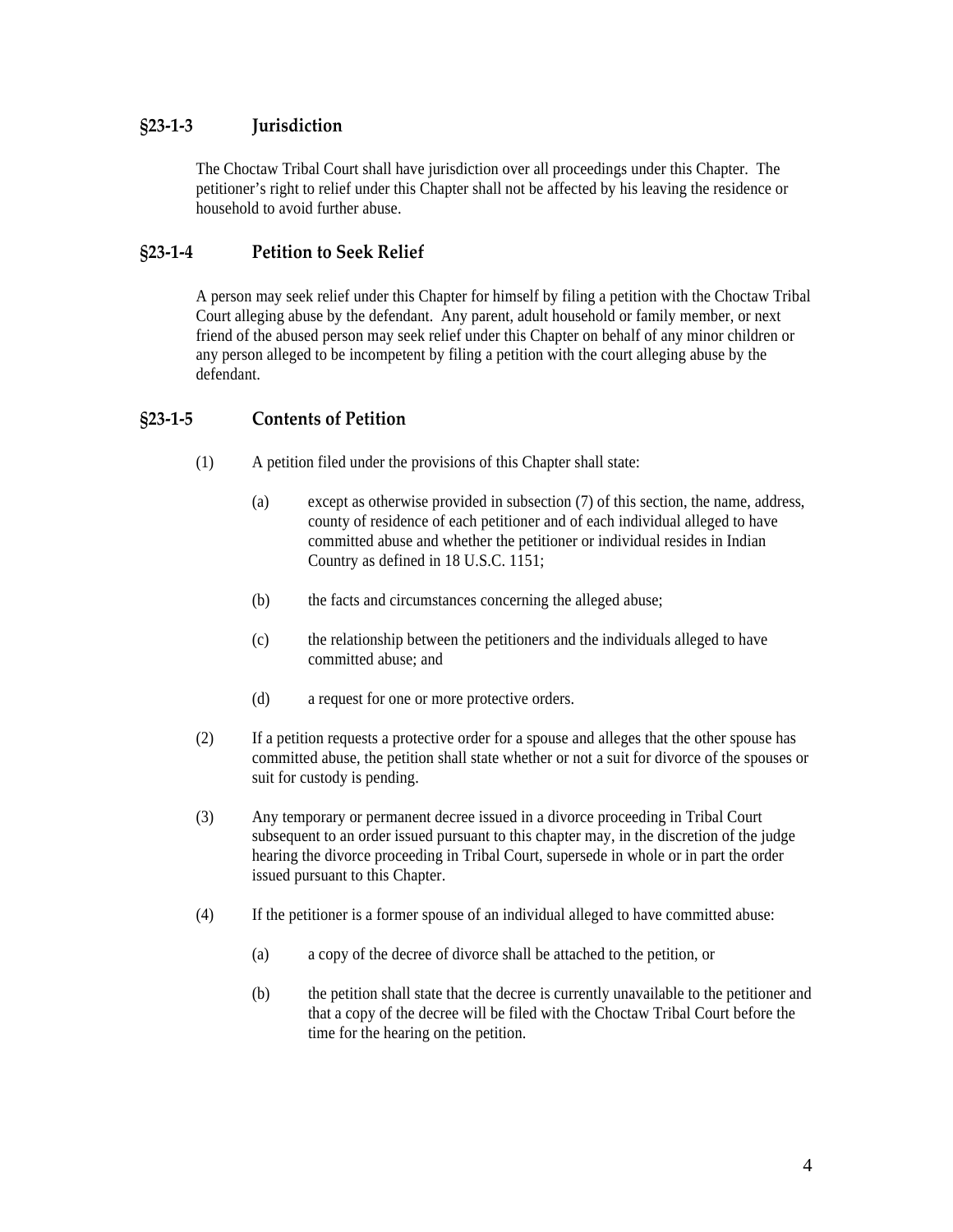- <span id="page-4-0"></span>(5) If a petition requests a protective order for a child who is subject to the continuing jurisdiction of another court or alleges that a child who is subject to the continuing jurisdiction of another court has committed abuse.
- (6) If the petition requests the issuance of a temporary ex parte order, the petition shall:
	- (a) contain a general description of the facts and circumstances concerning the abuse and the need for immediate protective orders; and
	- (b) be signed by each petitioner under oath that the facts and circumstances contained in the petition are true to the best knowledge and belief of each petitioner.
- (7) If the petition states that the disclosure of the petitioner's address would risk abuse of the petitioner or any member of the petitioner's family or household or would reveal the confidential address of a shelter for domestic violence victims, the petitioner's address may be omitted from the petition pursuant to this subsection *and the address of the petitioner is necessary to determine jurisdiction or venue*, the disclosure of such address shall be made orally and *in camera.*

# **§23‐1‐6 Notice and Hearing: Temporary Orders**

- (1) Within ten (10) days of filing a petition under provisions of this chapter, the Choctaw Tribal Court shall hold a hearing, at which time the petitioner must prove the allegation of abuse by a preponderance of the evidence. The defendant shall be given notice by service of process or as otherwise provided by law.
- (2) Upon good cause shown in the ex parte proceeding, the Choctaw Tribal Court may enter such temporary order as it deems necessary to protect from the abused petitioner, any minor children or any person alleged to be incompetent. Immediate and present danger of abuse to the petitioner, any minor children, or any person alleged to be incompetent shall constitute good cause for purposes of this subsection. A temporary order shall last as long as the court deems necessary or until the hearing date, in the discretion of the court.
- (3) If a hearing under subsection (1) of this section is continued, the Choctaw Tribal Court may make or extend such temporary orders under subsection (2) of this section as it deems necessary. A continuance under this subsection shall last no longer than twenty (20) days.

### **§23‐1‐7 Protective Orders or Consent Agreements**

- (1) The Choctaw Tribal Court shall be empowered to grant any protective order or approve any consent agreement to bring about a cessation of abuse of the petitioner, any minor children or any person alleged to be incompetent, which relief may include:
	- (a) directing the defendant to refrain from abusing the petitioner, any minor children or any person alleged to be incompetent;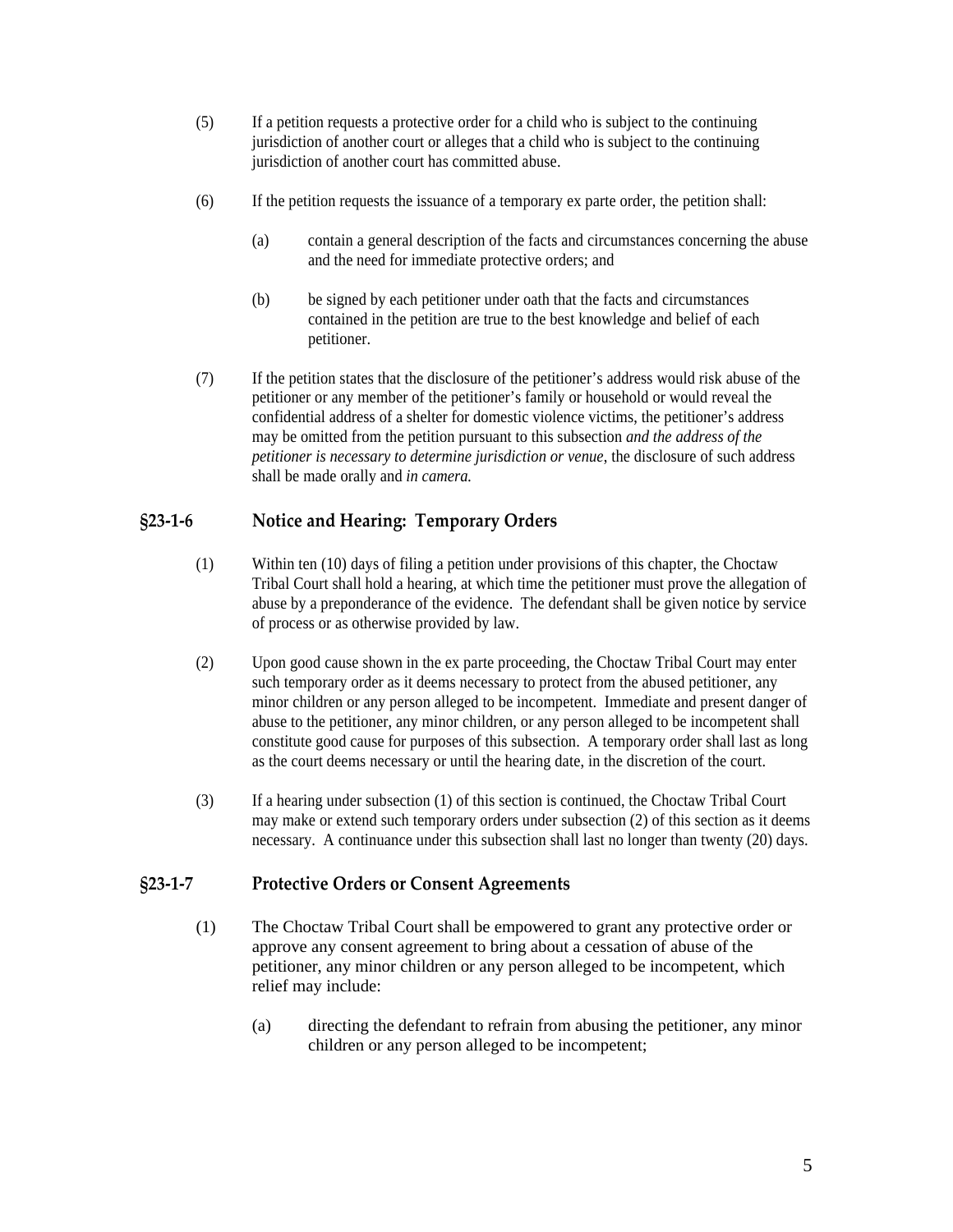- <span id="page-5-0"></span>(b) granting possession to the petitioner of the residence or household to the exclusion of the defendant by evicting the defendant and/or restoring possession to the petitioner;
- (c) when the defendant has a duty to support the petitioner, any minor children or any person alleged to be incompetent living in the residence or household and the defendant is the sole owner or lessee, granting possession to the petitioner of the residence or household to the exclusion of the defendant by evicting the defendant and/or restoring possession to the petitioner, or by consent agreement allowing the defendant to provide suitable, alternate housing;
- (d) awarding temporary custody of and/or establishing temporary visitation rights with regard to any minor children or any person alleged to be incompetent;
- (e) if the defendant is legally obligated to support the petitioner, any minor children or any person alleged to be incompetent;
- (f) ordering the defendant to pay to the abused person monetary compensation for losses suffered as a direct result of the abuse, including but not limited to medical expenses resulting from such abuse, loss of earnings or support, out-of-pocket losses for injuries sustained, moving expenses, reasonable attorneys' fees and/or ordering counseling or professional medical treatment for the defendant and/or the abused person; and
- (g) prohibiting the transferring, encumbering or otherwise disposing of property mutually owned or leased by the parties, except when in the ordinary course of business.
- (2) In addition to relief accorded in subsection (1) and in accordance with Title XVIII of this Code, the Chief or Attorney General may petition to have any person, except an enrolled member of the Mississippi Band of Choctaw Indians entitled to reside thereon, excluded from the Mississippi Band of Choctaw Indians' Indian Country, as defined in 18 U.S.C. § 1151.

# **§23‐1‐8 Grant of Relief Not to Affect Property or Orders Availability: Orders Duration**

- (1) The granting of any relief authorized under this Chapter shall not preclude any other relief provided by law.
- (2) Any protective order or approved consent agreement shall be for a fixed period of time not to exceed one (1) year. The Choctaw Tribal Court may amend its order or agreement at any time upon subsequent petition filed by either party.
- (3) No order or agreement under this Chapter shall in any manner affect title to any real property.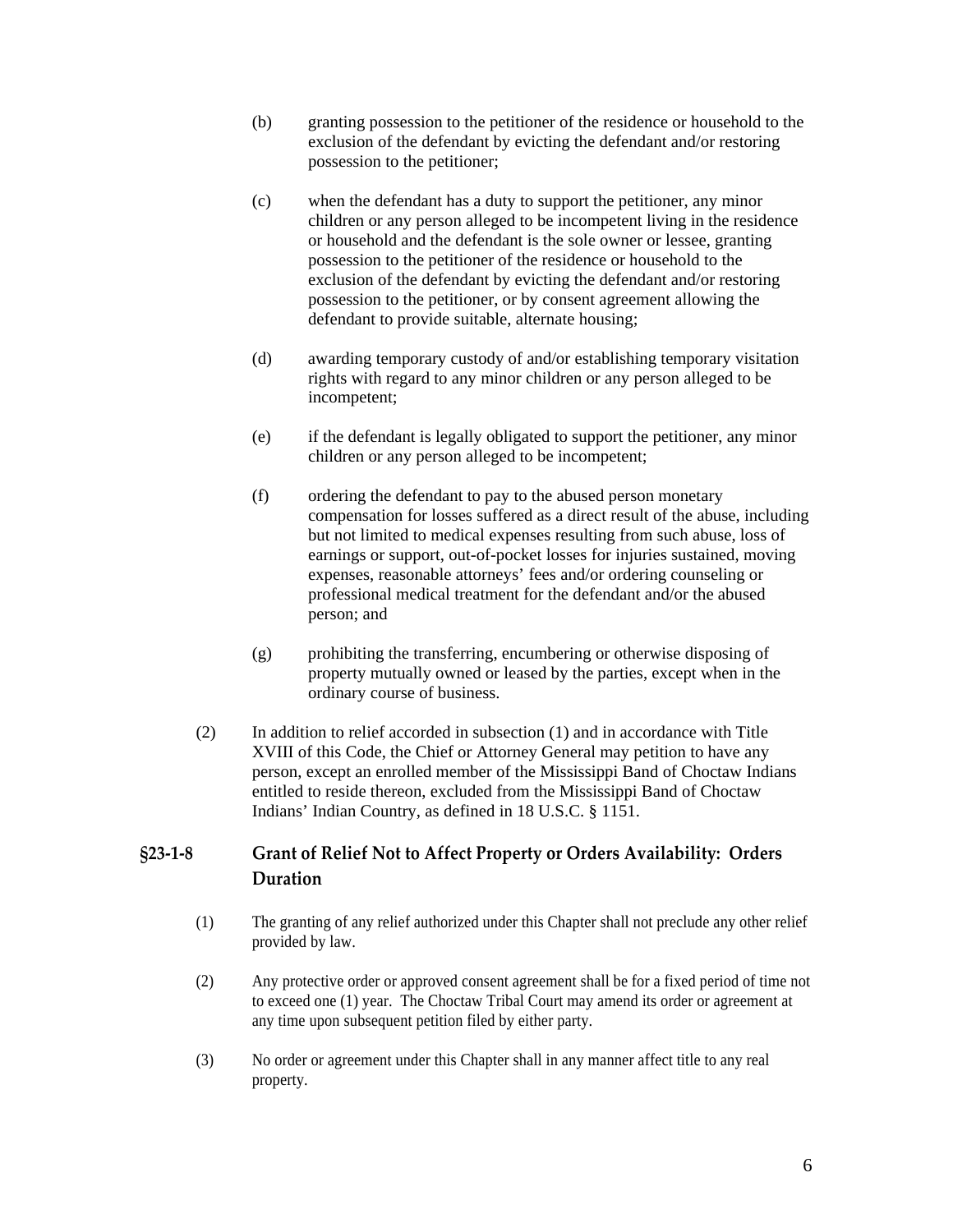### <span id="page-6-0"></span>**§23‐1‐9 Testimony By Spouses Not to be Restricted**

There shall be no restrictions concerning a spouse testifying against his spouse in any hearing under the provisions of this chapter.

#### **§23‐1‐10 Penalties, Protective Orders and Consent Agreements**

Violation of a protective order or a court-approved consent agreement known to the defendant shall be a Class A offense. The Tribal Court may hold the defendant in contempt of court and punish the defendant by imprisonment in the Tribal jail for not more than six (6) months or impose a fine of not more than five-hundred dolloars (\$500.00), or both.

### **§23‐1‐11 Participants Presumed Acting in Good Faith: Immunity from Liability**

Any licensed doctor of medicine, licensed doctor of dentistry, intern, resident or registered nurse, psychologist, social worker, preacher, teacher, attorney, law enforcement officer or any other person or institution participating in the making of a report pursuant to this Chapter or participating in judicial proceedings resulting there from shall be presumed to be acting in good faith, and if found to have acted in good faith shall be immune from any liability, civil or criminal, that might otherwise be incurred or imposed. The reporting of an abused person shall not constitute a breach of confidentiality.

#### **§23‐1‐12 Reports of Abuse: Confidentiality of Reports**

A written report of any known or suspected abuse to Choctaw Social Services or the Attorney General as soon as possible by any person having knowledge of such abuse. Reports of abuse made under the provisions of this Chapter and the identity of those persons making the reports shall be confidential. The Attorney General shall forward all reports to Choctaw Social Services within forty-eight (48) hours of receipt of a report. Once Choctaw Social Services has received a report it shall determine within forty-eight (48) hours whether there is substantial potential for criminal prosecution, then it shall investigate the report and/or refer it to the Attorney General for prosecution.

#### **§23‐1‐13 Immunity of Officers for Arrests in Domestic Violence Incidents**

- (1) A law enforcement officer shall not be held liable in any civil action for an arrest based on probable cause, enforcement in good faith of a court order or any other action or omission in good faith under this Chapter arising from an alleged domestic violence incident brought by any authorized party, or an arrest made in good faith without a warrant when the officer has probable cause to believe that the person has within twenty-four (24) hours of such arrest knowingly violated the provision of a protective order of court-approved consent agreement entered by a court pursuant to this Chapter that requires such person to absent himself from a particular geographic area, provided that such order specifically provides for an arrest pursuant to this section for such violation or failure, in good faith, to make such an arrest without a warrant.
- (2) The Attorney General or a special prosecutor shall not be held liable in any civil action for his order of an arrest based on probable cause, enforcement in good faith of a court order or any other action or omission in good faith under this Title arising from an alleged